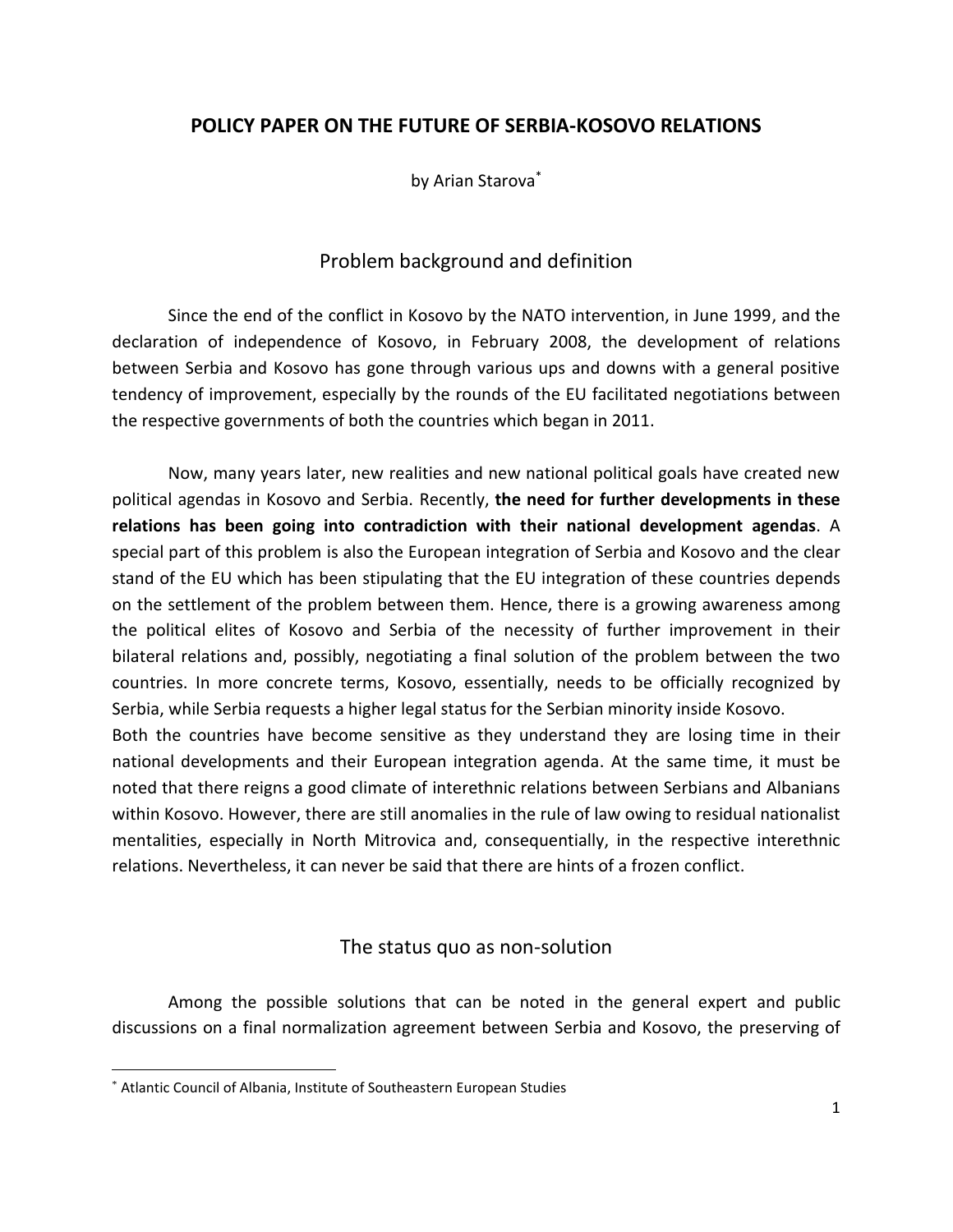the status quo i.e. the postponing of the final solution of the problems between Serbia and Kosovo is one of them. This could be called a non-solution option.

And the ground for that seems to be very clear, for the range of so called technical issues being discussed though the EU moderated dialogue has been narrowing and the issue of a final agreement between the two countries is increasingly and unavoidably emerging. Also, following this option would mean exposing the EU intermediation to criticism for doing nothing, or for being ineffective and unrealistic. As the EU continues to very seriously contribute to the strengthening of the rule of law and democratic institutions in Kosovo, what about the extension of this rule of law to the North of Mitrovica by the legal authorities of Kosovo?!

Additionally, that lingering situation could encourage various extra-regional actors, or stakeholders, to destabilize the region to the benefit of their hidden competitive agendas or other ones.

Considering this option as a possible solution would be the same as putting a new label on the present status quo, whereas both the countries would continue to lose time in their European integrations.

It should be taken as something indispensable that the improvement of the future relations between Serbia and Kosovo passes through a final settlement of the main problems which are linked with the recognition of the status of Kosovo as an independent state.

#### Analysis of the problem and the related options

Very recently, a couple of months ago, a vivid debate on the possible territorial swaps involved a large number of experts and media analysts in Albania, Serbia, Kosovo and beyond.

I - Not brand new as an idea, its public re-emergence was taken very seriously as an effort to open new horizons of the development of future relations between Serbia and Kosovo and as a way to accelerate the European integrations of both the countries. This debate was initiated by President Thaçi of Kosovo and President Vuçiç of Serbia. The fact that it was initiated at such a high political level was an indication of serious efforts directed at finding a final solution to the problems between the two countries.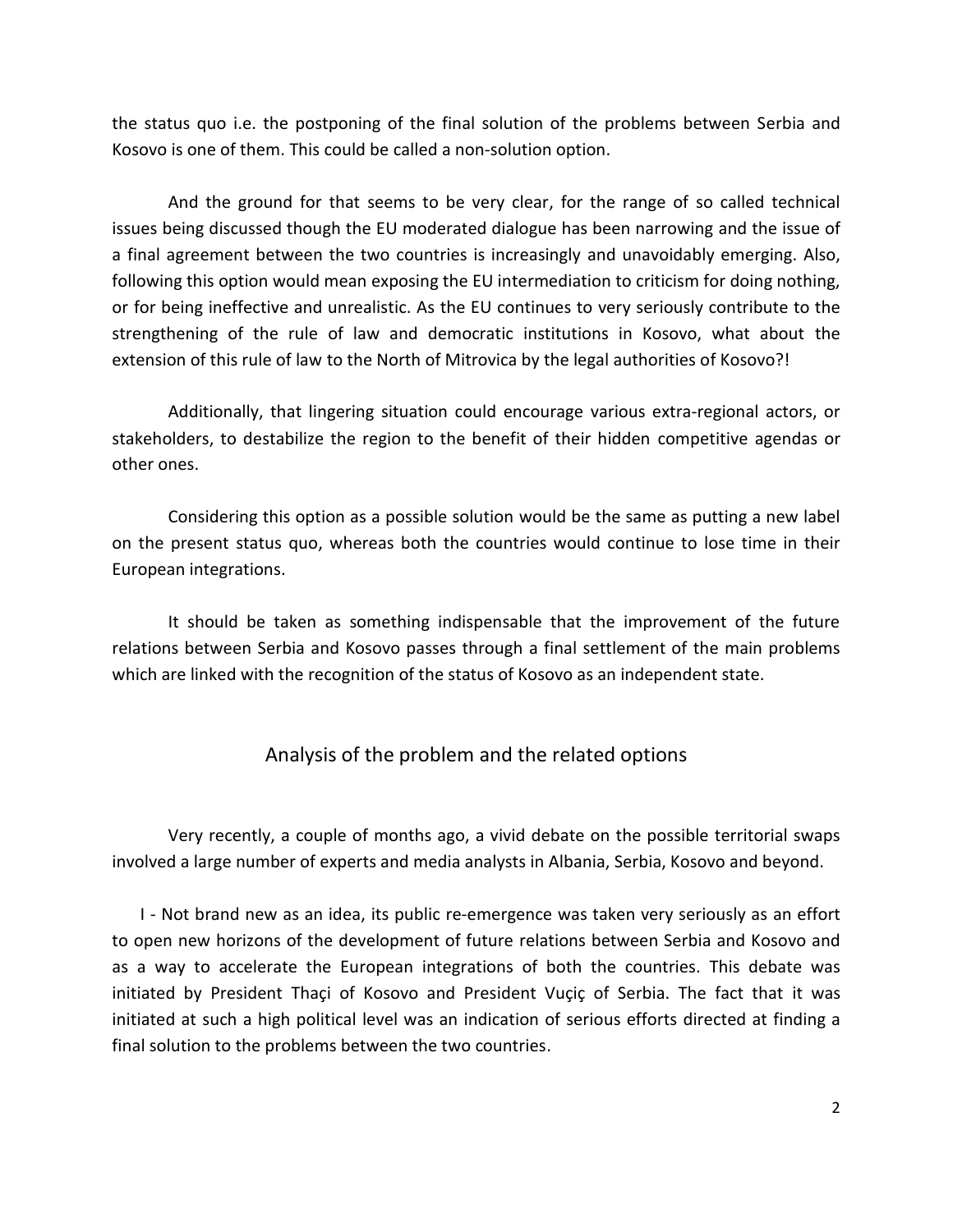However viable, or non-viable might seem this option, the following finer SWOT [strengths, weaknesses, opportunities, threats] analysis should be considered.

- *1. Strengths:* 
	- It would be a possibility to offer a final solution to the problems between the two countries and investing their resources and energies in positive developments of their countries,
	- It is firmly based on the principle of Kosovo as a unique case,
	- It is not a change of borders, but a refining of them in view of the facilities they offer to parts of populations, what is the case in other countries as well,
	- It could eliminate the risks of tensions and other conflicts in the interethnic relations between Serbians and Albanians,
	- It is not based upon any worsening of the situation of the inter-ethnic relations between the two communities,
	- It would open the way to European integrations for both the countries,
	- It will be a move based upon the free will of the two countries and their mutual agreement.
- *2. Weaknesses:* 
	- There could be a lot of practical difficulties with the border demarcation on the spot that could also delay the process and be time-consuming,
	- Being in contradiction with the European integration project and the global trends of integration, it seems not to be very soundly supported internationally,
	- It would demand substantial efforts to build the required support inside the two countries.
- *3. Opportunities:* 
	- The inter-ethnic relations between Serbians and Albanians have very much improved during the past years, one strong indication being the development of trade and movement of people of the two countries,
	- In general, there is support among the populations of both the countries, while the opposing political views seem to motivated by the needs of political protagonism,
	- Both the parties, Serbia and Kosovo have a strong interest in improving their relations and closing the chapter of the past conflicts,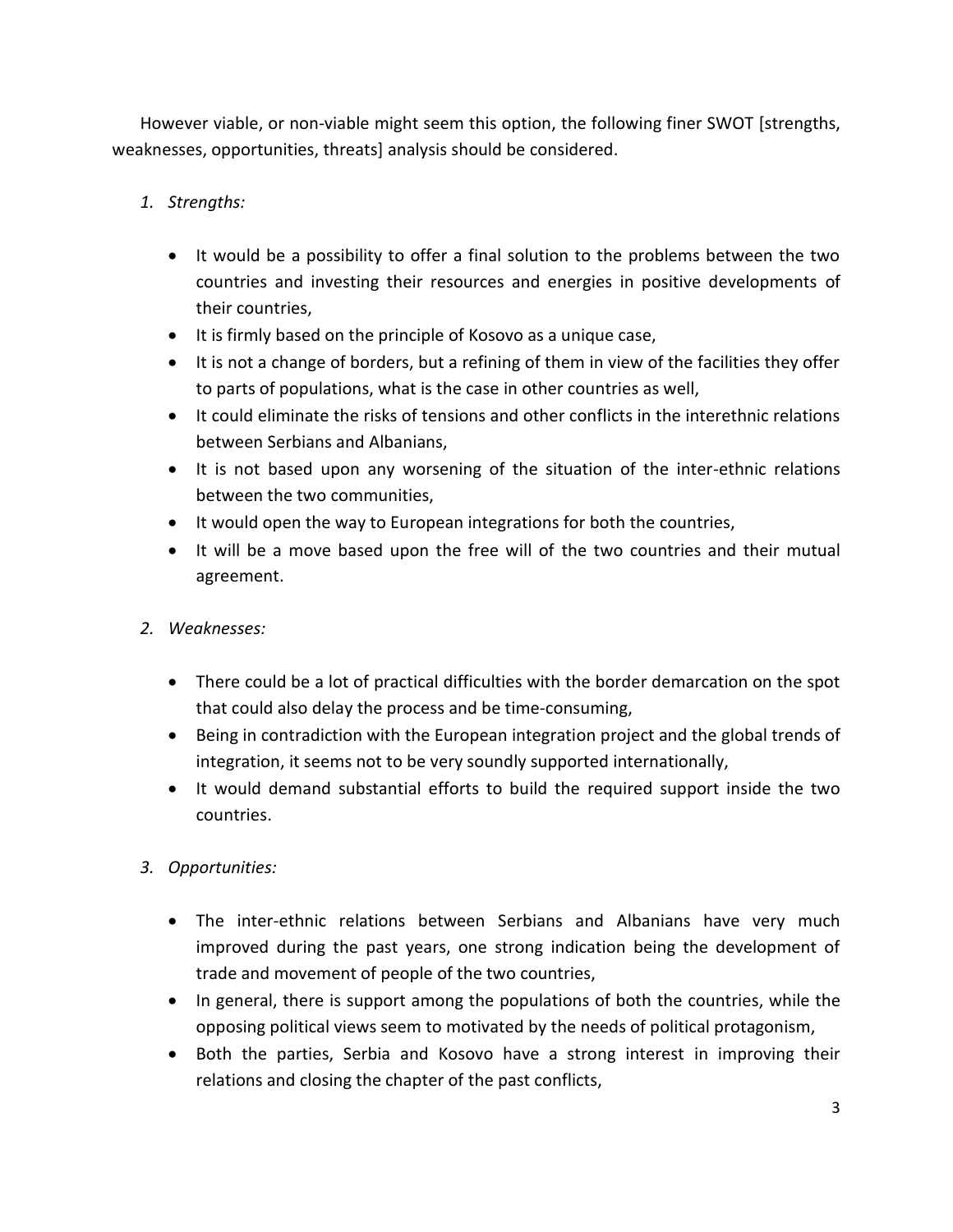- There are strong Euro-Atlantic interests in the stability and security of the Western Balkans, as the international security is becoming more and more an international issue of priority,
- There are significant interests of the ethnic communities living in the territories to be possibly swapped,
- USA and the EU welcome any agreements between the two countries that would find their respective consensus, meaning that, they do not exclude the swap of territories,
- The success of this option very much depends on the political will of the political elites of the regional countries which need to be considered and officially consulted,
- The swap of territories could be linked with the mutual official recognition of the two countries in one final agreement,
- It will be a boost for the development of bilateral relations,
- It strengthens the stability and security of the Western Balkan region and beyond it.

## *4. Threats:*

- It might urge certain communities in the region or outside the region to try to make use of this possible territorial swap case as an example to follow, although considering Kosovo as a unique case, this seems impossible and the international community should be very strongly entitled not to allow it to happen. So, there is little chance of a potential partition of a country, or end of existence of any country in the region,
- Swap of territories has no chance of creating a "domino effect" and many chances of success depend on the efforts to be put in getting the public opinion in general and the leading international actors onside
- It could encourage aggressive nationalist groupings inside Serbia and Kosovo and in the other countries in the region to follow up nationalist seclusion policies and keep alive old nationalist mentalities.

II - The other option for the future of the Serbia-Kosovo relations is the normalizations of these relations through the EU-intermediated Serbia-Kosovo relations. This option is very similar to the option of preserving the status quo, as this, naturally and in a piecemeal way, eventually leads to a normalization of the relations between the countries with the passing of time. Therefore, this type of normalization can't produce more results than it has already produced.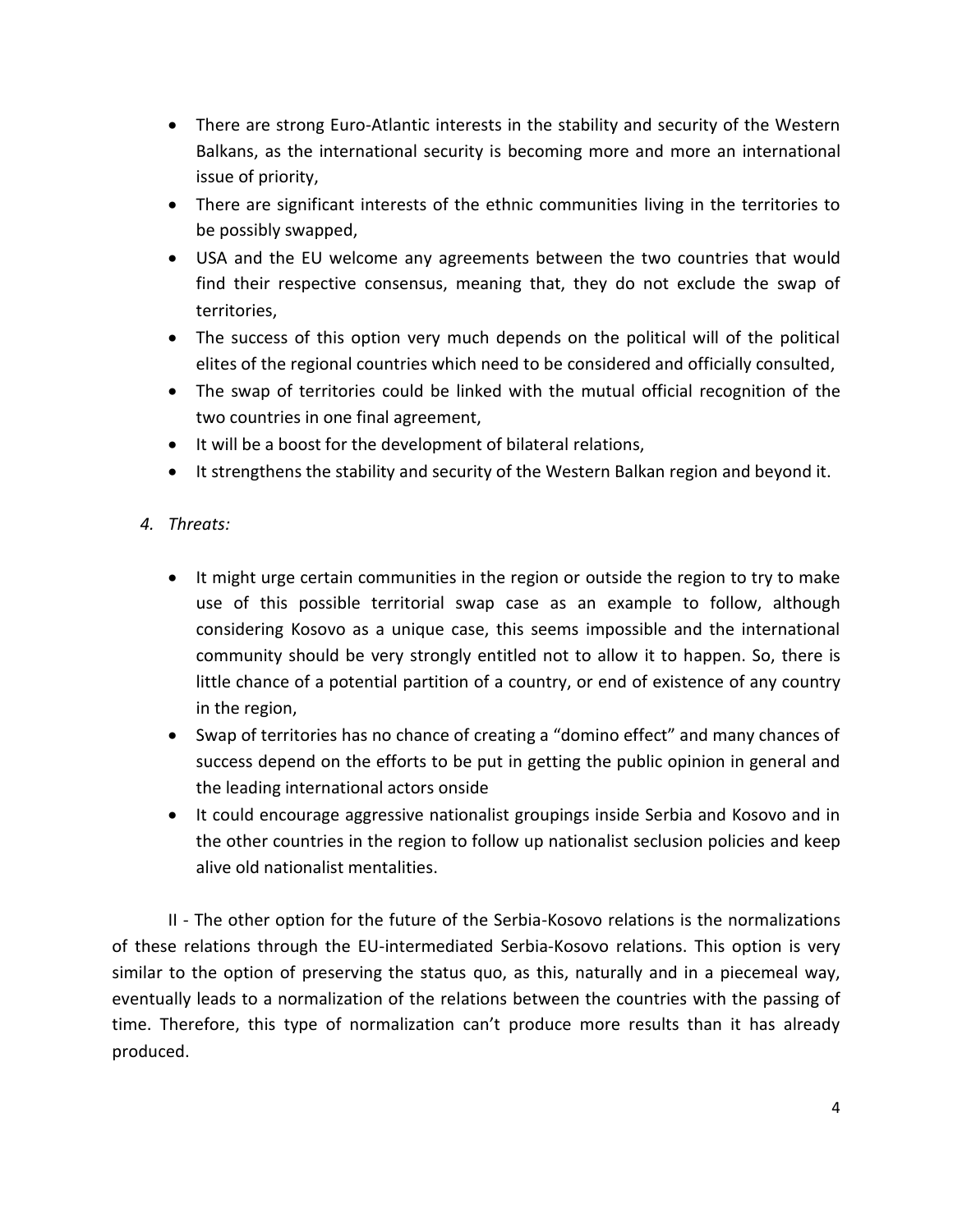However, it is a realistic option and the following SWOT analysis could bring more details on this option.

- *1. Strengths:* 
	- This option does not create any imminent risk in the relations between the countries,
	- Its progress is slow, but almost guaranteed,
	- The development of the relations between the two countries could be done under the guidance of the EU policymaking,
	- It helps create a stronger basis for the future EU integration of both the countries,
	- The climate of interethnic relations would increasingly improve.
- *2. Weaknesses:* 
	- It creates time-space for nationalist groups to abuse the people's discontent from the prolonged processes of settling various concrete problems,
	- It hampers, or slows down the implementation of national political agendas of both the countries,
	- It is time-consuming and exhausting for the political elites and populations,
	- This option could never avoid and would for sure come across the need for a final agreement that would eventually settle all the main problems between the two countries, such as the official mutual recognition.
- *3. Opportunities:* 
	- The countries with similar, or stronger multi-ethnic composition would support this option,
	- This option creates conditions for the political elites of both the countries to get closer to each other, accumulate political experience and establish good relations among them and with the EU authorities,
	- The length of time passed through such a slow way of normalization could have a deeper good impact in the mentalities of people who already for years have a lot of inter-ethnic exchanges connected to trade, economy, tourism, etc.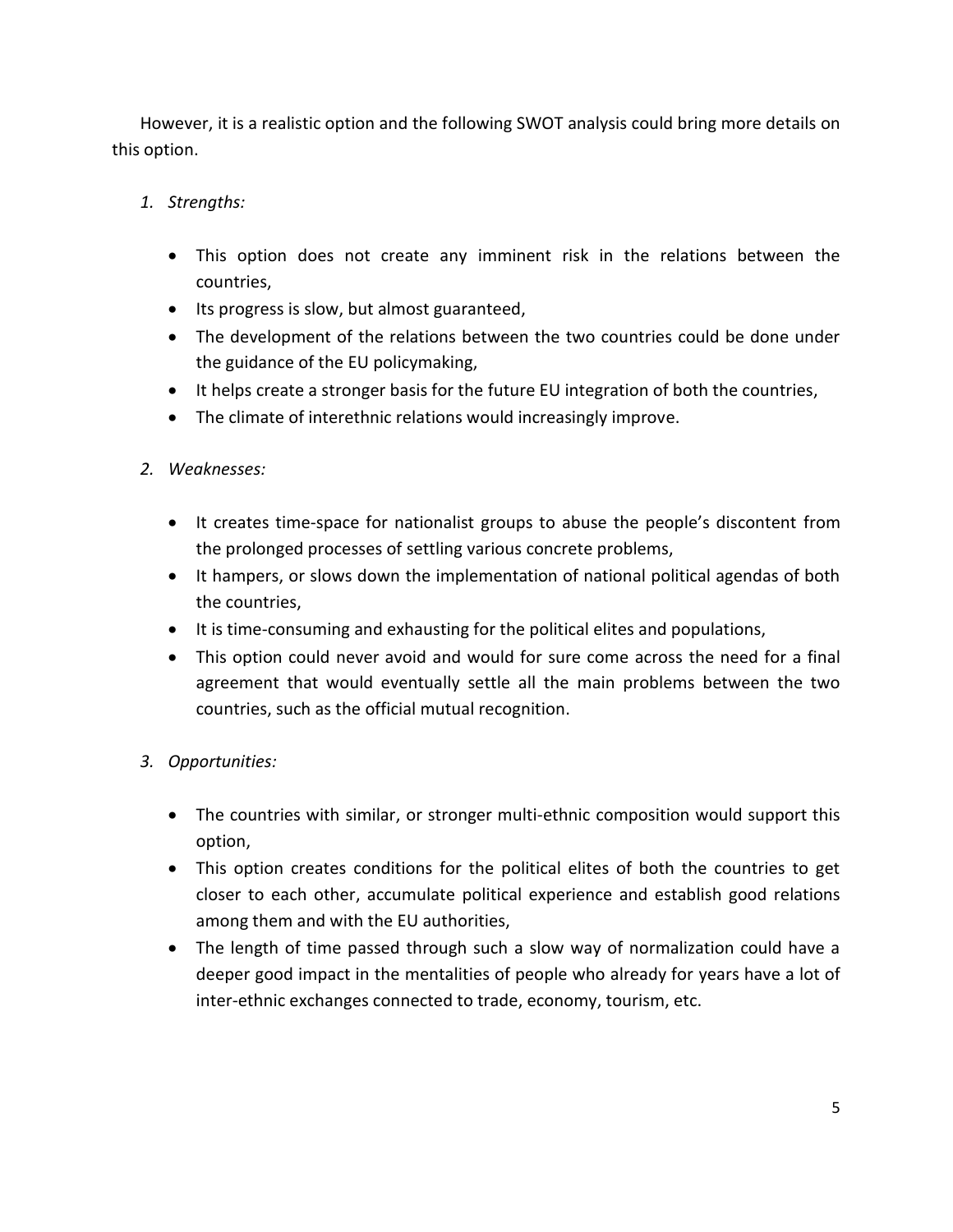- *4. Threats:* 
	- A prolonged process could provoke radicalization of the situation and encourage nationalist groupings to try new ways of meeting their demands faster,
	- There could be a negative impact on the image of EU role as an efficient international mediator,
	- It postpones the EU membership process for an indefinite period of time.
	- It would keep the countries and their bilateral relations hostage of a delayed final agreement on normalization of their relations,
	- It is very likely that various extra-regional actors, or stakeholders would push for a slow progress of normalization of the relations between Kosovo and Serbia, in order that earn time for their own interests,
	- In the context of unpredictability of the international security situation, there might be efforts of terrorist groups or violent extremist cells, who would like to preserve a slow and delayed process of normalization of the relations of these countries, so that they might use these territories as their possible safe haven.

# On other possible options

Besides the options considered above, other options are also possible for the improvement of the relations between Serbia and Kosovo. Two of them could be:

A- Full recognition of the actual independence of Kosovo by Serbia as soon as possible. Although this option might also be called a non-option, practically, there seems to be no arguments in support of non-recognition of Kosovo by Serbia. For many years now, there are normal relations between the two ethnicities inside Kosovo and there were no complaints on the side of EU and the other international organization about this. It remains only the historical argument of Serbia which, in the long run, is very much debatable if placed against the historical argument of Kosovo and so, history doesn't help at all in this issue.

However, if realized, this option would open immediately a new horizon of development for both the countries.

B- Accelerated European integration of all the Balkan countries. Afterwards, the problem of improvement of Serbia-Kosovo relations would find a solution step by step inside the EU and under its guidance. This option could be realizable if the EU would adopt an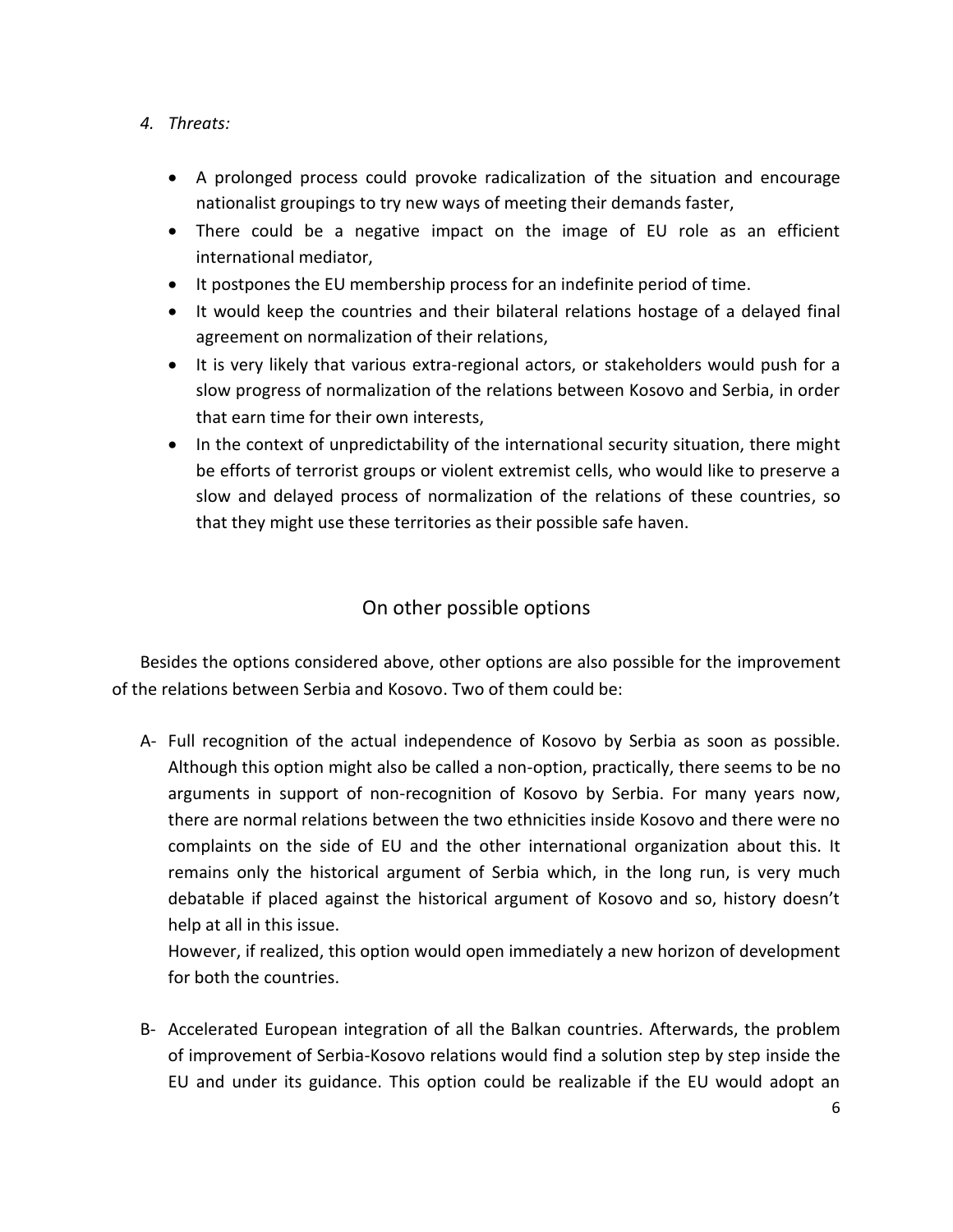enlargement policy for the Western Balkans that is based only upon political criteria that would stress the great importance of this policy for the EU.

This option would also be a great step forward for the improvement of Serbia-Kosovo relations and their promising future.

#### **On some general criteria to follow with regard to the above-discussed options**

- Kosovo problem as a unique case, not comparable to that of Bosnia-Herzegovina.
- Demarcation of borders instead of swapping of territories, if the respective option is decided upon.
- Selection of the option with a clear support by the international community [USA and EU].
- A selected option based upon a bilateral consensual agreement.
- Mutual recognition of Kosovo and Serbia and their European integration as part of a selected option.
- A selected option that guarantees the Serbian minority rights.

# Interim recommendations

While the efforts to find a final solution for a long-term improvement of the relations between Serbia and Kosovo have not yet produced results, there are lots of other efforts to be done for further improving the atmosphere of these relations. In the follow-up, there are some of them considered to be of value.

- Being aware that there are still a lot of residual nationalist ideas and mentalities in the populations of the two countries and that they could be misused to spoil the recent good inter-ethnic climate, it is important that, at least, they do not exercise their influence in the political elites of these countries. There seems to be very necessary for the political leaders of Serbia and Kosovo to refrain from statements, or actions that might heighten the tensions and have a bad impact on the mentalities of the people of both the countries.
- No need of repeating incessantly by Serbia that Kosovo is undeniably part of Serbia. If Serbia and Kosovo are to be part of the European Union, what is the significance of repeating time and again that Serbia will never recognize Kosovo as an independent country and to whom is this statement addressed?! It may be said that this doesn't help